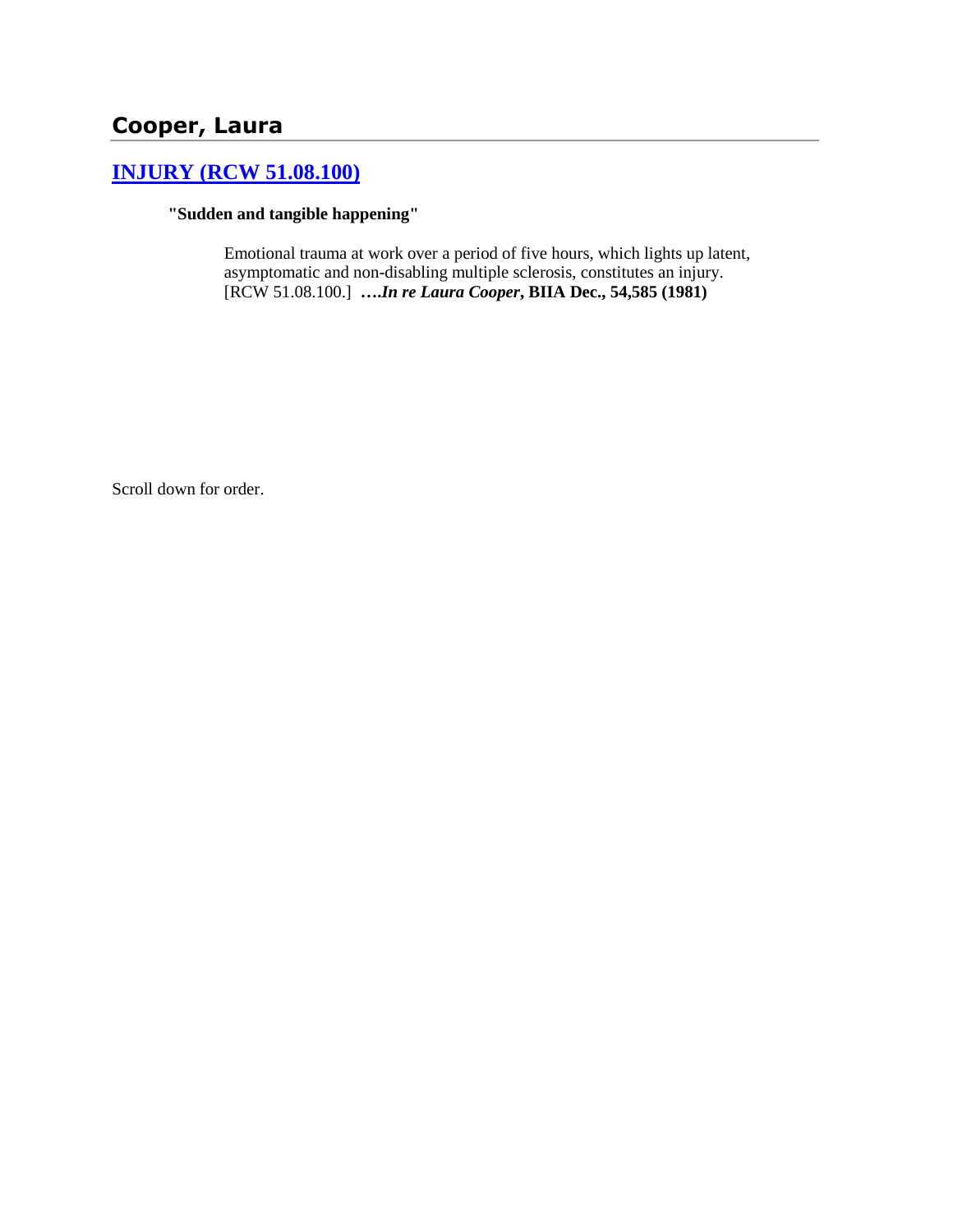### **BEFORE THE BOARD OF INDUSTRIAL INSURANCE APPEALS STATE OF WASHINGTON**

**)**

**IN RE: LAURA COOPER ) DOCKET NO. 54,585**

**CLAIM NO. H-497958 ) DECISION AND ORDER**

# APPEARANCES:

Claimant, Laura D. Cooper, by Powell and Harnetiaux, per Bryan P. Harnetiaux

Employer, Inchelium School District No. 70, by Winston and Cashatt, per Robert W. Winston, Jr. and Stanley D. Moore

Department of Labor and Industries, by The Attorney General, per Thomas B. Maloney and Joseph C. Albo, Assistants

This is an appeal filed by the claimant on June 4, 1979, from an order of the Department of Labor and Industries dated May 2, 1979, which rejected her claim. **REVERSED AND REMANDED**.

# **DECISION**

Pursuant to RCW 51.52.104 and RCW 51.52.106, this matter is before the Board for review and decision on timely Petitions for Review filed by the employer and the Department of Labor and Industries to a Proposed Decision and Order issued by a hearing examiner for this Board on August 18, 1980, in which the order of the Department dated May 2, 1979 was reversed and this claim remanded to the Department with direction to allow the claim.

The Board has reviewed the evidentiary rulings of the hearing examiner and finds that no prejudicial error was committed and said rulings are hereby affirmed.

Claimant alleges that for some unknown period prior to January 10, 1979, she was suffering from a latent multiple sclerosis which became symptomatic and disabling on or about January 10, 1979, as the result of emotional stress occurring during the course of claimant's employment from late 1978 up to January 5, 1979.

Little further purpose would be served by detailing all of the events occurring to Ms. Cooper during the 1978-79 school year. These matters have been very adequately discussed in our hearings examiner's Proposed Decision and Order. It should suffice to state that the record shows no doubt that Ms. Cooper's teaching experience up to January 5, 1979 was particularly stressful to her. She not only had disciplinary problems with her students, but also difficulty with other school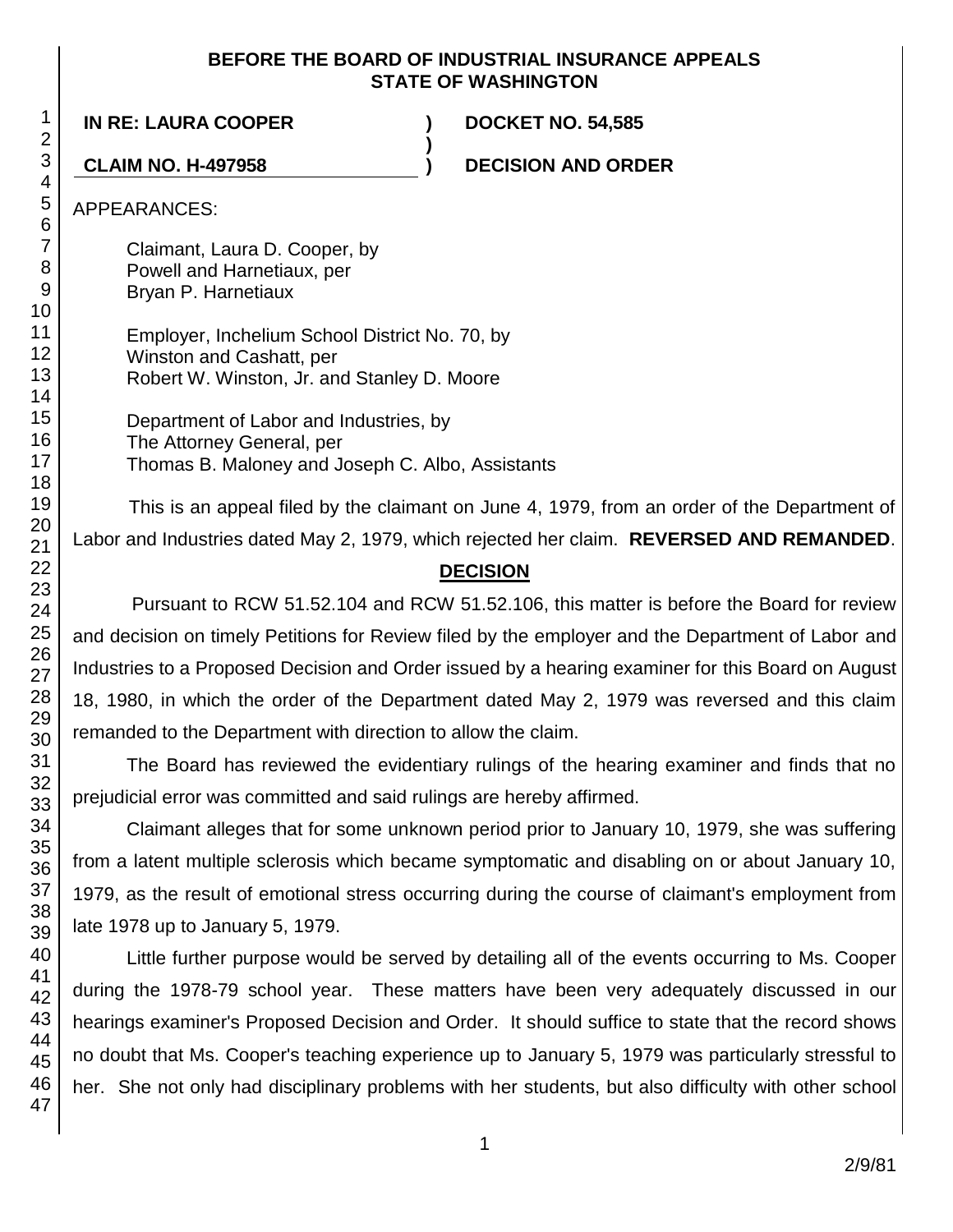employees, including the principal and the superintendent. These difficulties increased in intensity throughout the school year until they culminated in one particularly stressful day, January 5, 1979, when she was the subject of severely critical evaluations concerning her competence and effectiveness, and at which time her career as a teacher was in danger of being terminated. It is not our function to identify blame or assess fault in this matter, but it is clear that events did occur which were very distasteful to the claimant and resulted in emotional stressful times. The Department and the employer attempted to show that some of these events were not correctly reported by the claimant, and this may well be true. However, the employer has not denied that the claimant did have many problems to face during the teaching year, or that her abilities as a teacher were not seriously questioned by the employer. After a careful review of this record, we believe the claimant was under extreme stress during the 1978-79 teaching year which created an emotional vulnerable atmosphere for the events of January 5, 1979, to play upon. Approximately five days later she was hospitalized for treatment of multiple sclerosis which was symptomatic and disabling in the extreme.

Through their petitions for review and written memorandums, the employer and the Department argue that neither medical witness presented by the claimant was able to state that the stress sustained by the claimant prior to and on January 5, 1979, "more than likely," or "probably" caused the multiple sclerosis to become symptomatic. According to these parties, both testifying physicians felt that it was only "possible" that there was such relationship. The Board has carefully read and evaluated the testimony by these witnesses. We are persuaded that they were in agreement that the stress suffered by the claimant culminating in the events of January 5, 1979 probably caused the symptoms to develop some five days later.

Another argument presented by the parties was that the opinions of the claimant's medical witnesses concerning the relationship of stress to the onset of symptoms are not held by the majority of the doctors who specialize in multiple sclerosis. Dr. Roy Swank, one of the claimant's medical witnesses, acknowledged this to be the case, but further stated that many doctors in his specialty supported his position. Even if the Board acknowledges that the majority of doctors do not accept all of the opinions expressed by Dr. Swank and Dr. Bond, this does not require the Board to completely disregard their opinions. This is especially so when we are presented with the testimony by a doctor with Dr. Swank's credentials. He certainly carries high credentials as an authority on multiple sclerosis and occupies a very high position in his specialty. Virtually the same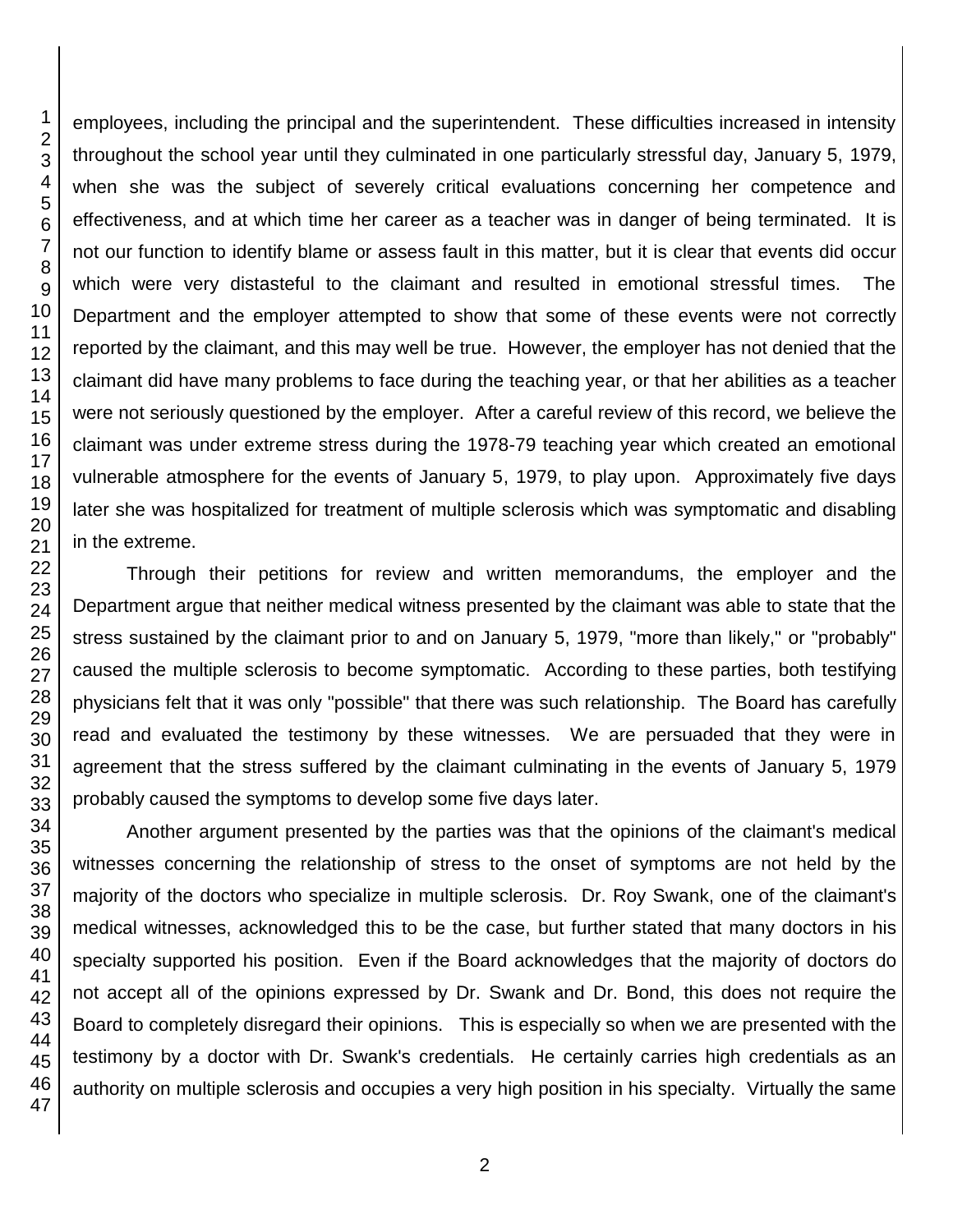thing could be said of Dr. Bond who, although he does not have the experience of Dr. Swank is also highly qualified. We are faced with the difficult task of determining which opinions to accept from four highly-qualified medical specialists. We choose to accept the opinions expressed by Dr. Bond and Dr. Swank concerning the cause of the onset of symptoms indicating multiple sclerosis which first became apparent on or about January 10, 1979.

Assuming, however, that we adopt the opinions expressed by the claimant's medical witnesses concerning causal relationship, a further question arises, whether the events occurring to the claimant on or about January 5, 1979 are within the definition of "injury."

RCW 51.08.100 describes injury as follows:

"'Injury' means a sudden and tangible happening, of a traumatic nature, producing an immediate or prompt result, and occurring from without, and such physical condition as result therefrom"

In 1971 the court of appeals considered the question whether emotional, as contrasted with physical exertion, stress, or strain, could constitute "a sudden and tangible happening of a traumatic nature" within the meaning of the statute, Sutherland v. Department of Labor and Industries, 4 Wn. App. 333. The court stated that a reading of RCW 51.08.100 clearly revealed that unusual emotional exertion, stress, or strain is not expressly excluded, and that the phrase "sudden tangible happening" was not limited to a "physical" happening. The court went on to hold that since statutory causation was not limited to a consideration of only physical trauma, it was within the realm of the trier of fact to ascertain whether an unusual emotional stress or strain may be a "sudden and tangible happening of a traumatic nature" within the meaning of the statute. It should be noted that the court referred to "unusual" emotional stress for the reason that the medical condition developed by the claimant in **Sutherland** was a heart attack which to be compensable required evidence of an "unusual" exertion or emotional stress to establish a compensable "injury". Windust v. Department of Labor and Industries, 52 Wn. 2d 33 (1958). The stressful events in the Sutherland case occurred over a period of approximately three hours and were followed a short time thereafter by the heart attack. In the instant case, the stressful events took place over a period of perhaps five hours during January 5, 1979, followed by appearance of the symptoms of multiple sclerosis approximately five days later. Testimony of both of the medical witnesses presented by the claimant which we accept indicates that this is the usual length of time for symptoms of multiple sclerosis to develop following emotional trauma.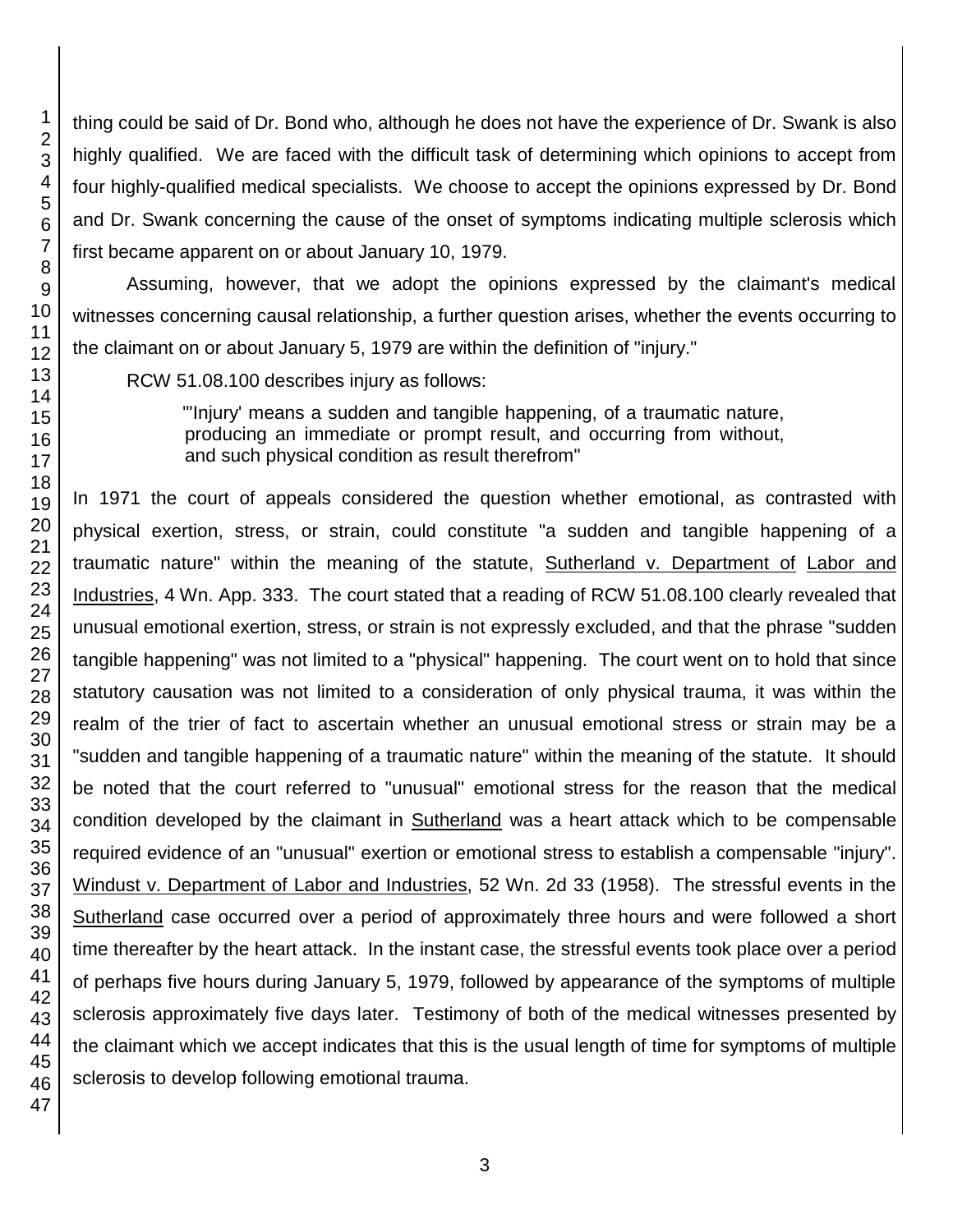We feel that there is convincing medical evidence showing that the claimant developed symptoms manifesting a lighting up of a previously latent, asymptomatic and non-disabling multiple sclerosis condition which became disabling. We determine this lighting up was related to stressful emotional incidents occurring to the claimant on January 5, 1979. Such evidence establishes a compensable "injury" occurring on that date within the meaning of the statute.

## **FINDINGS OF FACT**

After a careful review of the record, the Board finds as follows:

- 1. On April 25, 1979 the claimant, Laura Cooper, filed a report of accident with the Department of Labor and Industries alleging that she sustained an injury on January 5, 1979, while in the employ of Inchelium School District #70. On May 2, 1979, the Department issued an order rejecting the claim for the reasons: (1) that there is no proof of a specific injury at a definite time and place in the course of employment, (2) that the claimant's condition is not the result of the injury alleged, (3) that the claimant's condition is not the result of an industrial injury as defined by the Workers' Compensation Act, (4) that the claimant's condition is not an occupational disease as contemplated by RCW 51.08.140. On June 4, 1979, the claimant filed a notice of appeal with the Board of Industrial Insurance Appeals. On June 20, 1979, the Board granted the appeal and directed that proceedings be held thereon.
- 2. On or about the month of September, 1978, the claimant was hired as a science teacher by the employer to teach in its public school. This was the first teaching job that the claimant had obtained since her graduation from college. Shortly after the commencement of the school year, the claimant began to experience difficulty in handling certain aspects of her position including (1) disciplinary problems with students, (2) a poor working relationship with her supervisors.
- 3. Near the end of 1978, the claimant received an unfavorable job performance evaluation from her supervisors and in response thereto filed a grievance against the school district. Following her return to work after the Christmas break, the claimant was faced with the same problems that existed the previous year.
- 4. On January 5, 1979, at approximately 8:00 in the morning, the claimant met with one of her supervisors to discuss a performance evaluation. At this conference, she received an adverse evaluation rating for reasons that she believed was not her fault. She then requested a copy of her personnel file, but one of her immediate supervisors stated they had no time to get the file.
- 5. Shortly after a noon recess on January 5, 1979, the claimant became engaged in a verbal confrontation with a student in her classroom, and the student left the classroom without permission by the claimant.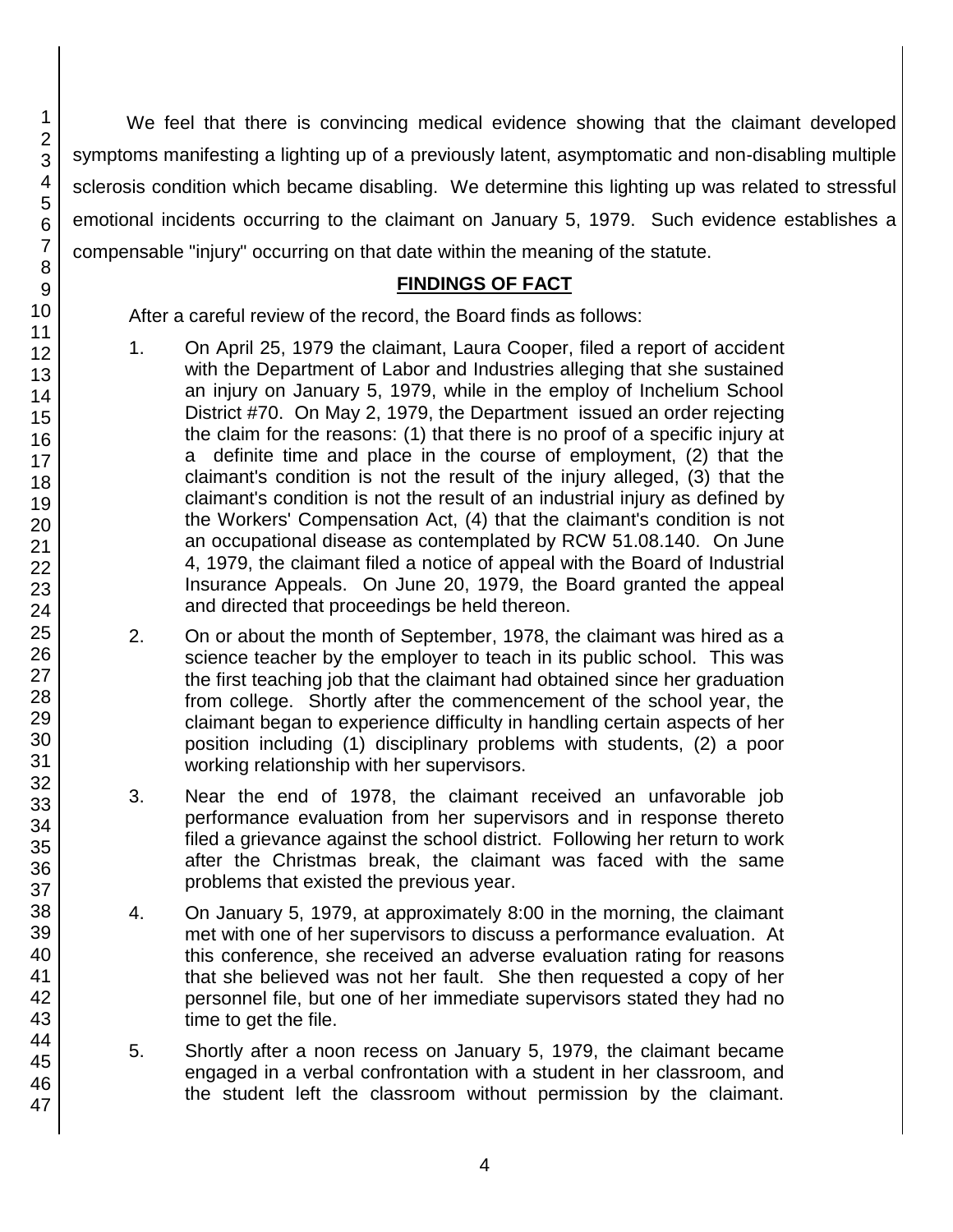Shortly, thereafter, a meeting was held in her supervisor's office, at which the student involved in the confrontation was present, as well as the claimant. During the meeting, the student was permitted to give her version of the confrontation but the claimant was not permitted to tell her side of the story. After the student left the room, the claimant and her supervisor continued a discussion of the student-teacher confrontation and the manner in which the supervisor was handling it which resulted in the claimant being verbally remonstrated and being placed on probation.

- 6. During the course of the meeting, the claimant's supervisor accused her of blaming her difficulties on others and stated that he was deeply distressed by the direction that her professional life had taken. Other accusations and comments were made reflecting very adversely on the claimant's professional career.
- 7. All of these events of January 5, 1979 had a traumatic emotional effect upon the claimant and caused her to become upset and cry uncontrollably which effect carried into the night and several following days.
- 8. On the evening of January 10, 1979, the claimant went to the emergency room of the Sacred Heart Medical Center, Spokane, Washington, complaining of vertigo, hallucinations, nausea, headache and general weakness. She was admitted to the hospital on January 11, as her symptoms continued and she began to lose coordination.
- 9. For some unknown period of time prior to January 1979, the claimant was suffering from multiple sclerosis, which was latent, asymptomatic, and non-disabling.
- 10. The symptoms that the claimant was suffering on January 10, 1979, were manifestations of the multiple sclerosis, were disabling at that time, and required medical treatment.
- 11. The above-recited events occurring on January 5, 1979, caused the multiple sclerosis to become symptomatic and disabling on January 10, 1979.
- 12. Although the multiple sclerosis suffered by the claimant on or about January 10, 1979 likely would have become symptomatic and disabling at some future time, it would not have become evident for some indeterminate period of time following January 10, 1979.

Based on the foregoing findings of fact, the Board concludes as follows:

- 1. The Board of Industrial Insurance Appeals has jurisdiction of the parties and subject matter to this appeal.
- 2. The claimant sustained an injury within the meaning of the Workers' Compensation Act on January 5, 1979, while in the course of her employment with Inchelium School District #70.